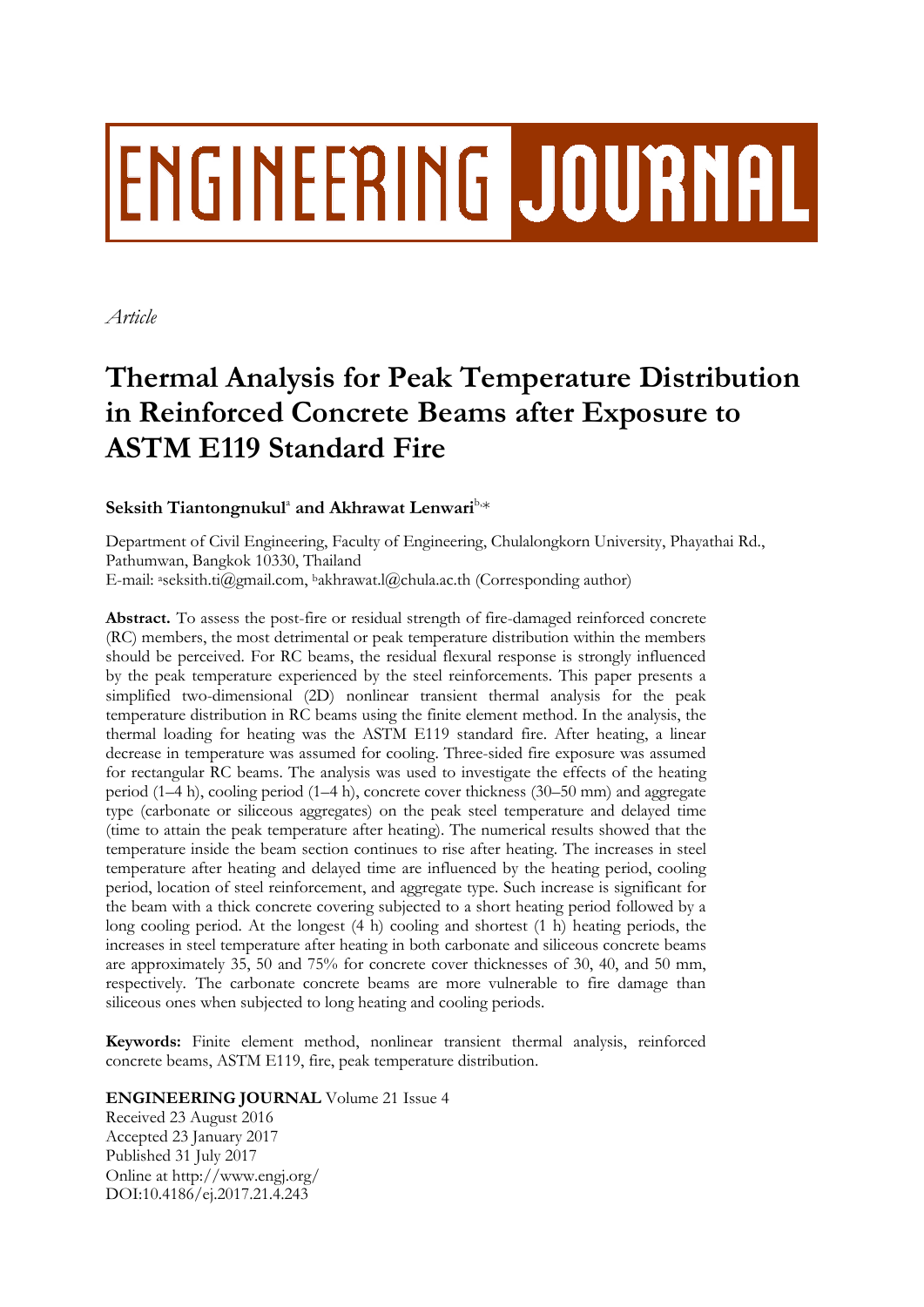#### **1. Introduction**

The post-fire or residual strengths of reinforced concrete (RC) members after exposure to fire govern the decision on the appropriate repair or strengthening actions. According to a study by Kodur et al. [1], the flexural response of the fire-damaged RC beam depends on the internal temperatures experienced by the beam, load level during the fire event, cooling method, rate of cooling, and the strength recovery time after cooling. The residual load-carrying capacity of a fire-exposed RC beam is mainly dependent on the maximum steel reinforcement temperature attained during fire exposure. Concrete in the compression zone is less susceptible to elevated temperatures because it is usually away from the fire-exposed surface of the beam. The low thermal conductivity of concrete significantly reduces heat transfer and consequently lowers the temperature rise in the concrete core in the compression zone. In addition, the concrete strength generally has a small effect on the flexural strength of RC beams. The RC beams can retain most of the original flexural capacity after fire exposure if the maximum temperature achieved at the steel reinforcement is below 500°C.

Previous experimental results showed that the temperature within the concrete member continues to increase after heating in the furnace [2–4]. The peak or maximum temperature at points in the beam section can occur at different time stages after heating. The temperature distribution that changes after heating reflects the progress of fire damage. To assess the post-fire response, the maximum or peak temperature distribution should be appropriately determined. Also, the residual properties of concrete and steel reinforcements to be used in a structural analysis must include both effects of heating and cooling.

Several analytical works have investigated the temperature distribution within member cross-sections and assessed the behavior of RC beams at elevated temperatures [5–10]. However, the cooling phase after heating was not considered in the analysis because the main emphasis of these studies was the fire resistance rating of RC beams during fire exposure. A limited number of analytical studies on the residual flexural behavior of RC beams after exposure to fire has been found [11–14]. Ožbolt et al. [14] employed a transient three-dimensional (3D) thermo-mechanical model that was implemented into a three-dimensional (3D) finite element code for predicting the temperature profiles inside the RC sections and load–deflection behaviour of the structural members subjected to thermal loads, at high temperatures or after cooling. Although the cooling phase was considered, the approach is considered to be too complicated for practicing engineers.

This paper presents a simplified two-dimensional (2D) nonlinear transient thermal analysis of RC beams to investigate the peak temperature distribution in the beam sections with an emphasis on the steel reinforcement temperature. The RC beams were exposed to the ASTM E119 standard fire (heating phase) followed by a linear decrease in temperature to room temperature (cooling phase). Three-sided fire exposure was assumed. The analysis was performed using the commercial finite element analysis software ANSYS [15]. The thermal analysis was validated with existing experimental data from the literature and then used to investigate the effects of thermal loadings, concrete properties, and concrete cover thickness on the peak temperature distribution in the beam section with the emphasis on the temperature at the critical steel reinforcement. The heating and cooling periods consisted of one, two, three, and four hours. The concrete cover thicknesses ranged from 30 to 50 mm. Both carbonate and siliceous aggregates were considered.

#### **2. Thermal Properties of RC Beams**

Thermal properties of normal strength concrete are generally expressed as a function of aggregate type and temperature [16, 17]. Aggregates can be classified into the two categories of (i) carbonate aggregates such as limestone, dolomite and basalt, whose composition is governed by calcite (CaCO3) or dolomite (CaMg(CO3)2) and (ii) siliceous aggregates such as granite, quartzite and river gravel, whose composition is governed by silica  $(SiO<sub>2</sub>)$ .

Figure 1 shows the thermal conductivity of concrete as a function of temperature [16]. The thermal conductivity decreases as the temperature increases. Typically, factors that influence the thermal conductivity include the moisture content, permeability, aggregate type, porosity and density. The thermal conductivity of aggregates primarily determines the insulating quality of concrete [18].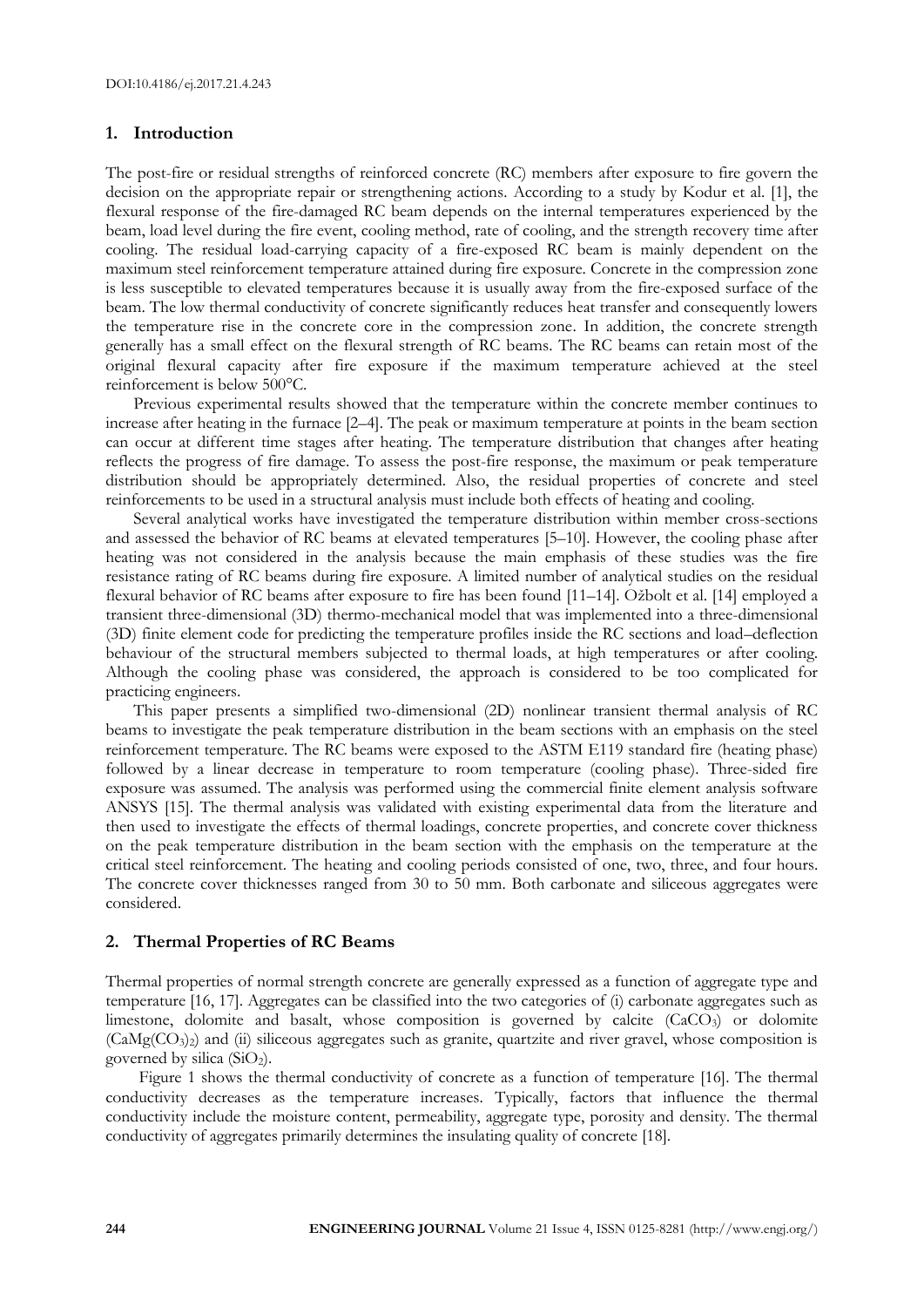

Fig. 1. Thermal conductivity of concrete [16].

Figure 2 shows the thermal or heat capacity of carbonate and siliceous concrete as a function of temperature. The thermal capacity, which is a product of the specific heat and density of concrete, increases as the temperature increases. It is dependent on the aggregate type and is highly influenced by moisture content and density of concrete [19–21]. The density of concrete decreases as the temperature increases due to the loss of moisture and chemical components. The rate of mass loss is highly dependent on the aggregate type [21]. The mass loss rates in carbonate and siliceous concrete are minimal and similar when the temperature is below approximately 600°C. Beyond 600°C, the mass loss rate of carbonate concrete increases and becomes significantly high, while that of siliceous concrete is still minimal. The high mass loss rate in carbonate concrete is due to the dissociation of dolomite in carbonate aggregate at temperature around 600°C [21].

Although the reported test data showed that both thermal conductivity and thermal capacity of concrete are also influenced by the moisture content and concrete porosity [17], such effects were not taken into consideration in this study. The thermal properties of concrete in the cooling period was assumed to be the same as those in the heating period due to the lack of thermal properties data on the cooling period [3].



Fig. 2. Thermal (heat) capacity of concrete [16].

#### **3. 2D Finite Element Analysis**

#### **3.1. Thermal Loading**

Figure 3 shows 16 idealized time-temperature curves that represent the different combinations of heating periods (hp) and cooling periods (cp) chosen in this study (1, 2, 3, and 4 h). During heating, the rectangular RC beams were subjected to the ASTM E119 standard fire, which is given by Eq. (1) [22],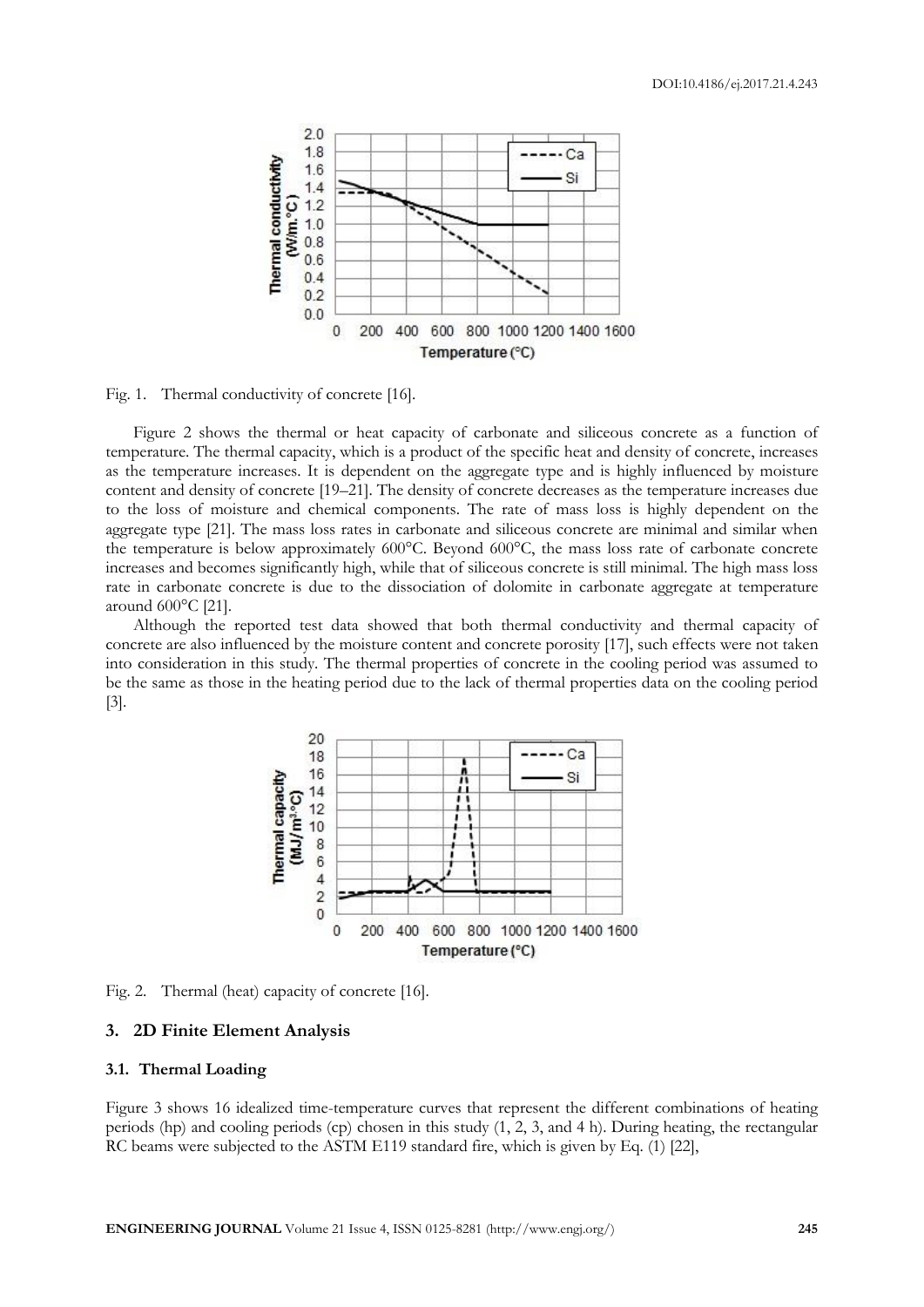$$
T_f = T_o + 750\left(1 - \exp\left(-3.79553\sqrt{t_h}\right)\right) + 170.41\sqrt{t_h}
$$
\n(1)

where  $T_o$  is the initial air temperature (20 °C),  $t_h$  is the heating period (h), and  $T_f$  is the fire temperature (°C). A linear time-temperature relationship was assumed as the beams cooled to the initial temperature, as shown in Fig. 3.



(b) 3-h and 4-h heating



#### **3.2. Transient Thermal Analysis**

According to the principles of heat transfer, the heat is transferred from hot gases (thermal loading) to the surface of RC beams by radiation and convection, and then from the surface to interior by conduction. The transient heat conduction in a solid can be expressed by [23],

$$
k(T)\left[\frac{\partial^2 T}{\partial x^2} + \frac{\partial^2 T}{\partial y^2}\right] = \rho(T)c(T)\frac{\partial T}{\partial t}
$$
\n(2)

The surface boundary conditions can be expressed by  
\n
$$
-k(T)\left[\frac{\partial T}{\partial x}n_x + \frac{\partial T}{\partial y}n_y\right] = h\left[T_f - T_s\right] + \varepsilon_{res}\sigma\left[\left(T_f + 273\right)^4 - \left(T_s + 273\right)^4\right]
$$
\n(3)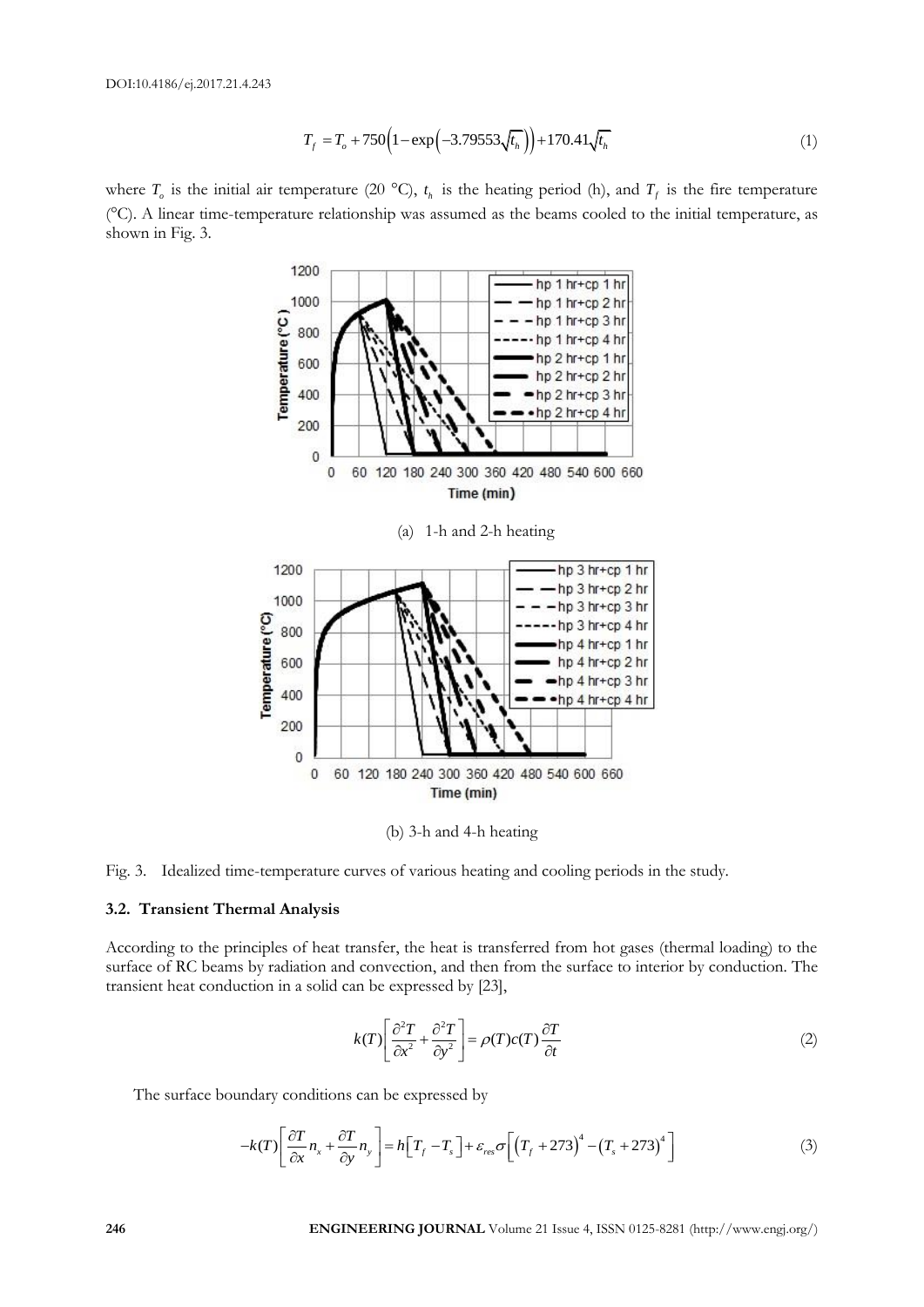where  $k(T)$  is the thermal conductivity of concrete (W/m.°C),  $\rho(T)$  is the density of concrete (kg/m<sup>3</sup>),  $c(T)$  is the specific heat of concrete (J/kg.<sup>o</sup>C),  $\rho(T)c(T)$  is the thermal capacity of concrete (MJ/m<sup>3.o</sup>C), h is the convective heat transfer coefficient (W/m<sup>2</sup>.<sup>o</sup>C), T is the concrete temperature (°C),  $T_f$  is the fire temperature ( $\degree$ C),  $T_s$  is the surface temperature ( $\degree$ C),  $\varepsilon_{res}$  is the resultant emissivity of hot gases and surface of concrete (dimensionless), and  $\sigma$  is the Stefan-Boltzman constant (5.67 × 10<sup>-8</sup> W/m<sup>2</sup>.K<sup>4</sup>). The outward normal x and y directions of the beam surface are denoted by  $n_x$  and  $n_y$ , respectively.

A 2D transient thermal analysis was performed using a commercial finite element software ANSYS to numerically solve Eqs. (2) to (3) for the peak temperature distribution in the fire-exposed beam sections. The finite element model employed the PLANE 55 concrete element, which has four nodes with a single degree of freedom (temperature) at each node that is applicable to a 2D steady-state or transient thermal analysis [24].

Figure 4(a) shows the beam section and boundary conditions. Dimensions of the beam section were  $250 \times 450$  mm. The section was meshed into 4,500 elements having the same element size of  $5 \times 5$  mm. Three-sided (two lateral sides and a bottom side) fire exposure was assumed to simulate the fire beneath a floor scenario. The steel reinforcements were not included in the model because they did not significantly influence the temperature distribution in the beam section [25]. The temperature in the steel reinforcement was assumed to be the same as the concrete temperature at the position of the steel reinforcement.

During heating, the beam section was subjected to the ASTM E119 standard fire. After the specified heating period, the temperature linearly decreased with time to 20<sup>o</sup>C over the specified cooling period (1–4 h) and then the temperature was maintained constant for 10 h (600 min). The temperature was applied as convection on lines (section sides) with convection film coefficient values of 25 and 9 W/m<sup>2</sup> .K for the exposed and unexposed surfaces, respectively [26, 27]. The radiation effects were not considered because ANSYS can only apply the heat based on a heat source, not the surrounding gases [28]. A total of 600 load steps were chosen from time zero with a uniform temperature of 20°C to 10 h.

#### **4. Temperature Distribution in Beam Section**

Figure 4 shows the temperature distributions in the carbonate-concrete beam section that was subjected to a 2-h heating period followed by a 1-h cooling period at different stages during heating and cooling. The steel reinforcement located at the bottom corner, the location of which is defined by the concrete cover thickness, is the most critical among all steel reinforcements in the section. It can be seen that the temperature inside the beam section continues to increase as the thermal loading or applied temperature decreases. In case of 50-mm concrete cover thickness, the steel temperature reaches the peak temperature at 2 h and 42 min.

Figure 5 shows the peak temperature distributions in the carbonate-concrete beam section subjected to a 2-h heating period followed by different cooling periods. It is evident that the damage becomes more pronounced as the cooling period increases.

Figures 6 and 7 plot the predicted temperatures at the critical steel reinforcement covered with 50 mm of carbonate or siliceous concrete after being subjected to a 2-h heating period and different cooling periods. For both concrete types, the corner steel reinforcement reaches the peak temperature after 2 h and the peak steel temperature increases as the cooling period increases. In addition, the delayed period is longer in the carbonate concrete beams than in the siliceous ones.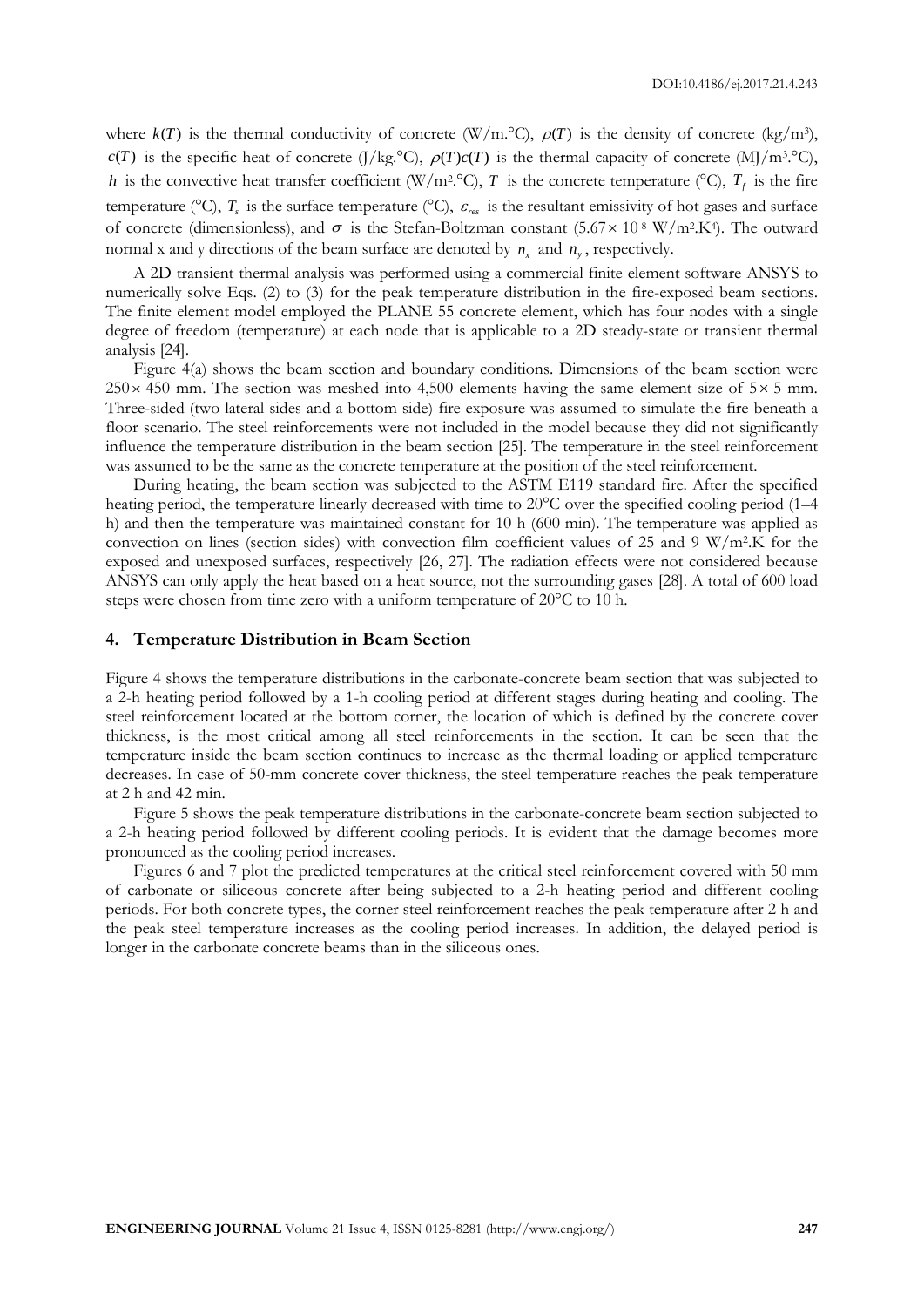

a) Cross-sectional geometry and boundary conditions in thermal analysis



b) Temperature distributions at 1 h, 2 h, 2 h 42 min (at peak steel temperature for concrete cover thickness of 50 mm), and 3 h, respectively

Fig. 4. Temperature distributions in a beam section subjected to a 2-h heating period followed by a 1-h cooling period.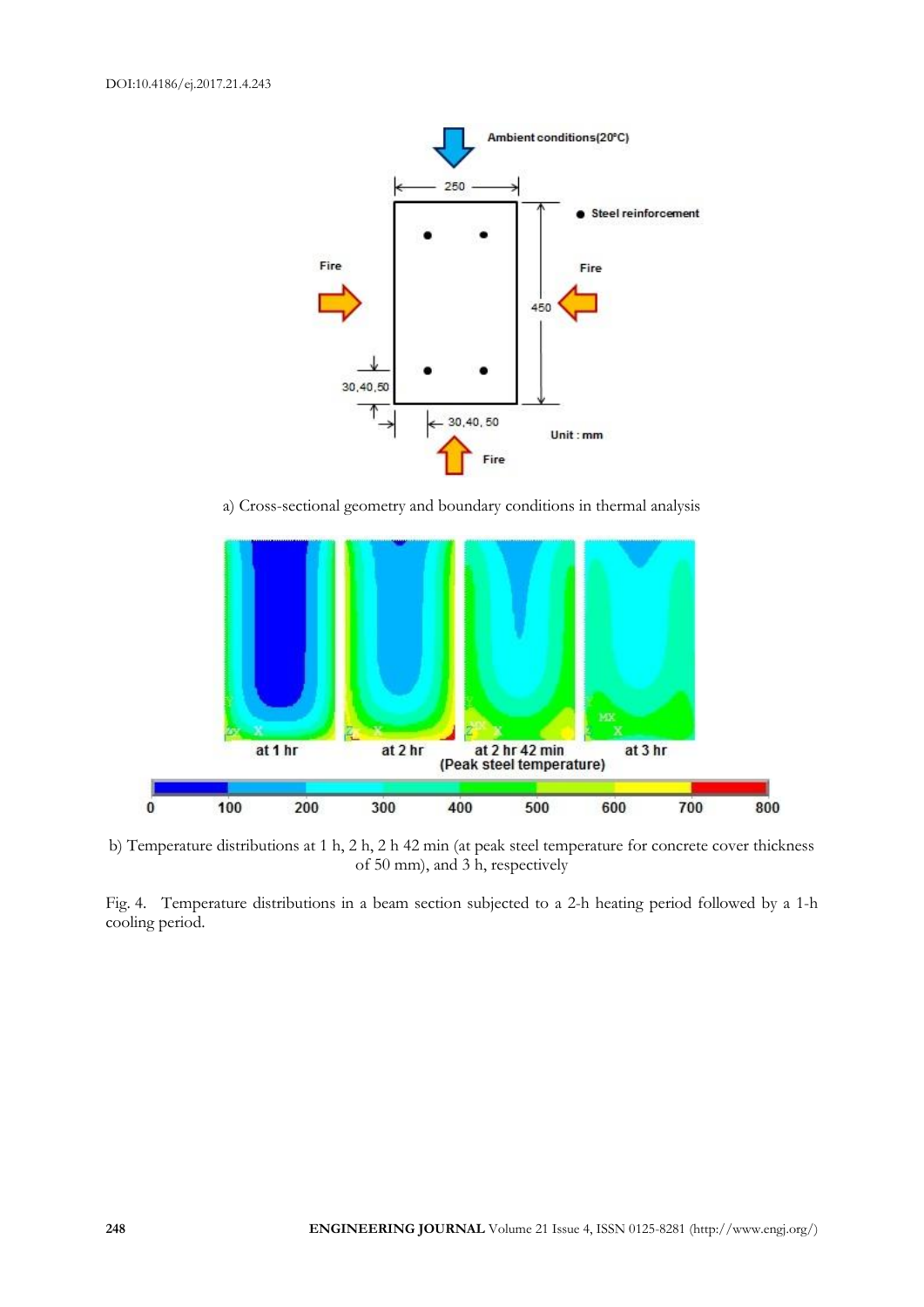

Fig. 5. Peak temperature distributions in a beam section subjected to a 2-h heating period with a 0, 1-, 2-, 3- and 4-h cooling period (cp).



Fig. 6. Predicted steel temperature-time curves for various cooling periods (carbonate aggregates).





#### **5. Validation of Finite Element Analysis**

To investigate the applicability of the proposed nonlinear finite element analysis, the experimental data from a study by Dwaikat and Kodur [3] were chosen. Figure 8(a) shows the cross-sectional dimensions and thermocouple locations in beam specimen B2 [3]. The section dimensions of specimen B2 were  $254 \times 406$ mm. A normal strength concrete was used. Steel reinforcements consisted of three 19-mm diameter steel

**ENGINEERING JOURNAL** Volume 21 Issue 4, ISSN 0125-8281 (http://www.engj.org/) **249**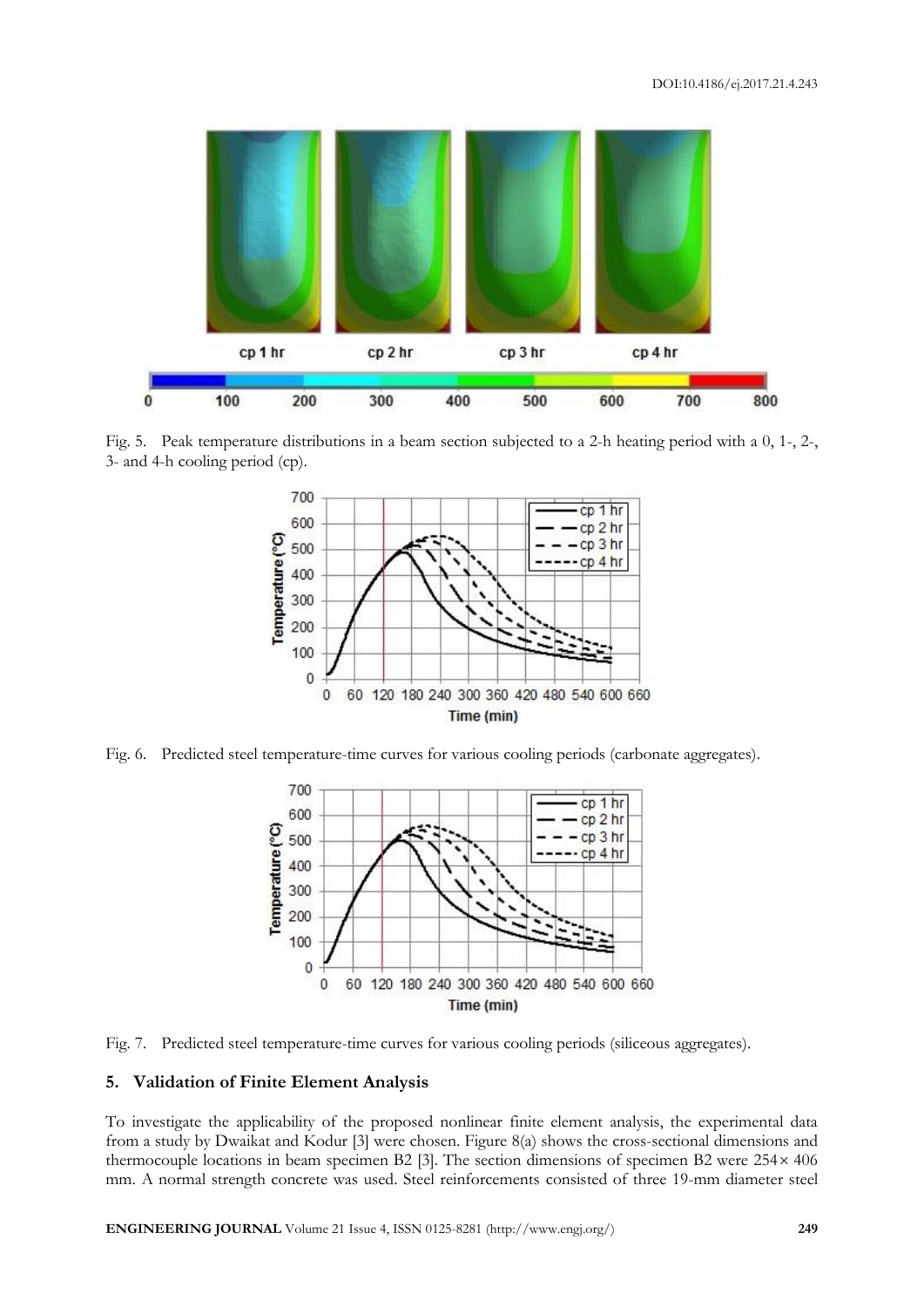reinforcements in tension and two 12-mm diameter ones in compression. The diameter and spacing of stirrups over the length of beam were 6 and 150 mm, respectively. The finite element model used in the analysis from a convergence study is shown in Fig. 8(b). A total number of element was 336. The specimen was exposed on three sides to a design fire represented by the solid line in Fig. 9.



Fig. 8. Tested RC beam specimen B2 [3] (a) dimensions and thermocouple locations (b) finite element model.

Figure 9 shows a comparison between the predicted and measured temperatures at three thermocouple locations including the corner steel reinforcement (TC7) and concrete (TC9 and TC11). Good agreement was observed. It should be noted that the fire curve used in the analysis did not perfectly simulate the experimental one. Noticeably, the peak temperatures at all locations occur at the time well beyond one hour, the time at which the furnace temperature started to decrease. More detailed validation results with previous studies are provided in Tiantongnukul [29].



Fig. 9. Comparison between the predicted and measured temperatures in specimen B2 [3].

#### **6. Parametric Study**

The effects of heating period, cooling period, location of the steel reinforcement, and aggregate type were numerically investigated by the proposed analysis. Hereafter, the Theat and T<sub>peak</sub> represent the temperatures of the steel reinforcement at the end of heating and the maximum (or peak) temperature, respectively. This  $T_{\text{peak}}/T_{\text{heat}}$  ratio indicates the increase in temperature (damage) after heating. The theat and t<sub>peak</sub> represent the heating period and the time to achieve the peak steel temperature, respectively. This t<sub>peak</sub>/t<sub>heat</sub> ratio indicates the delayed time.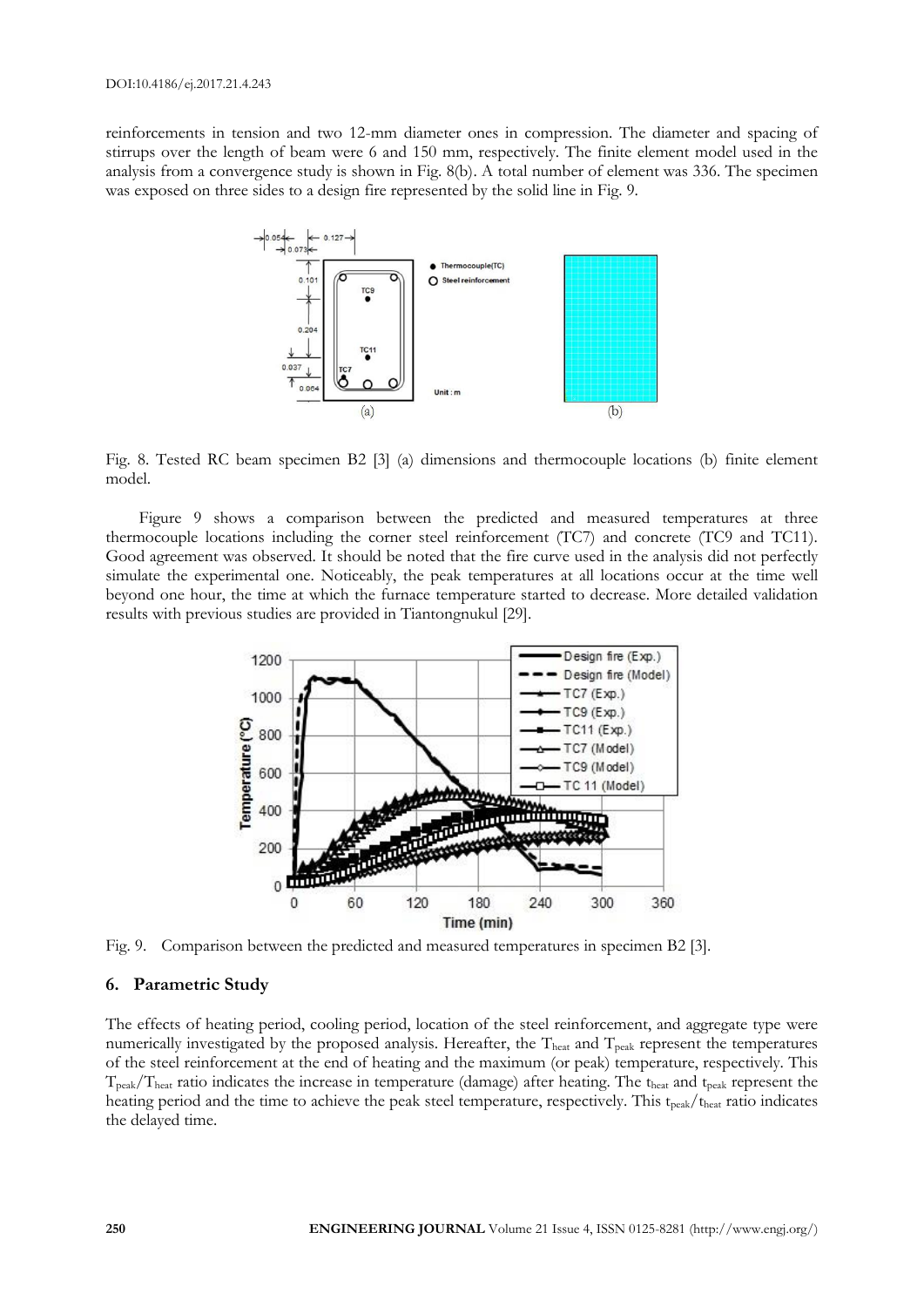#### **6.1. Effects of Heating and Cooling Periods**

Figures 10 to 12 show the effects of heating and cooling periods on  $T_{peak}/T_{heat}$  and  $t_{peak}/t_{heat}$  ratios at the critical steel reinforcement for concrete cover thicknesses of 30, 40, and 50 mm, respectively. All figures show that  $T_{\text{peak}}/T_{\text{heat}}$  ratio increases as the cooling period increases. For each concrete cover thickness, the relationship between Tpeak/Theat ratio and cooling period is almost linear at a specific heating period. Therefore, a gradual (long) cooling period causes more damage than a sudden cooling after heating. However, the effect of cooling period becomes less pronounced at a long heating period. For a specific cooling period, the  $T_{peak}/T_{heat}$  ratio decreases with increasing heating period as a result of the high steel temperature during heating. For the heating period beyond 2 h, the increases in steel temperature are less than 15, 20, and 30% for concrete cover thicknesses of 30, 40, and 50 mm, respectively. Similar trends are observed for the tpeak/theat ratio that indicates the delayed time.

The effects of aggregate types on the temperature increase and delayed time are minimal at a short heating period  $(≤ 1 h)$ , but become significant at long heating periods. The longer heating and cooling periods causes more damage to the carbonate concrete beams than the siliceous ones.



Fig. 10. Effects of heating and cooling periods on (a)  $T_{peak}/T_{heat}$  ratio and (b)  $t_{peak}/t_{heat}$  ratio at the steel reinforcement (concrete cover thickness of 30 mm).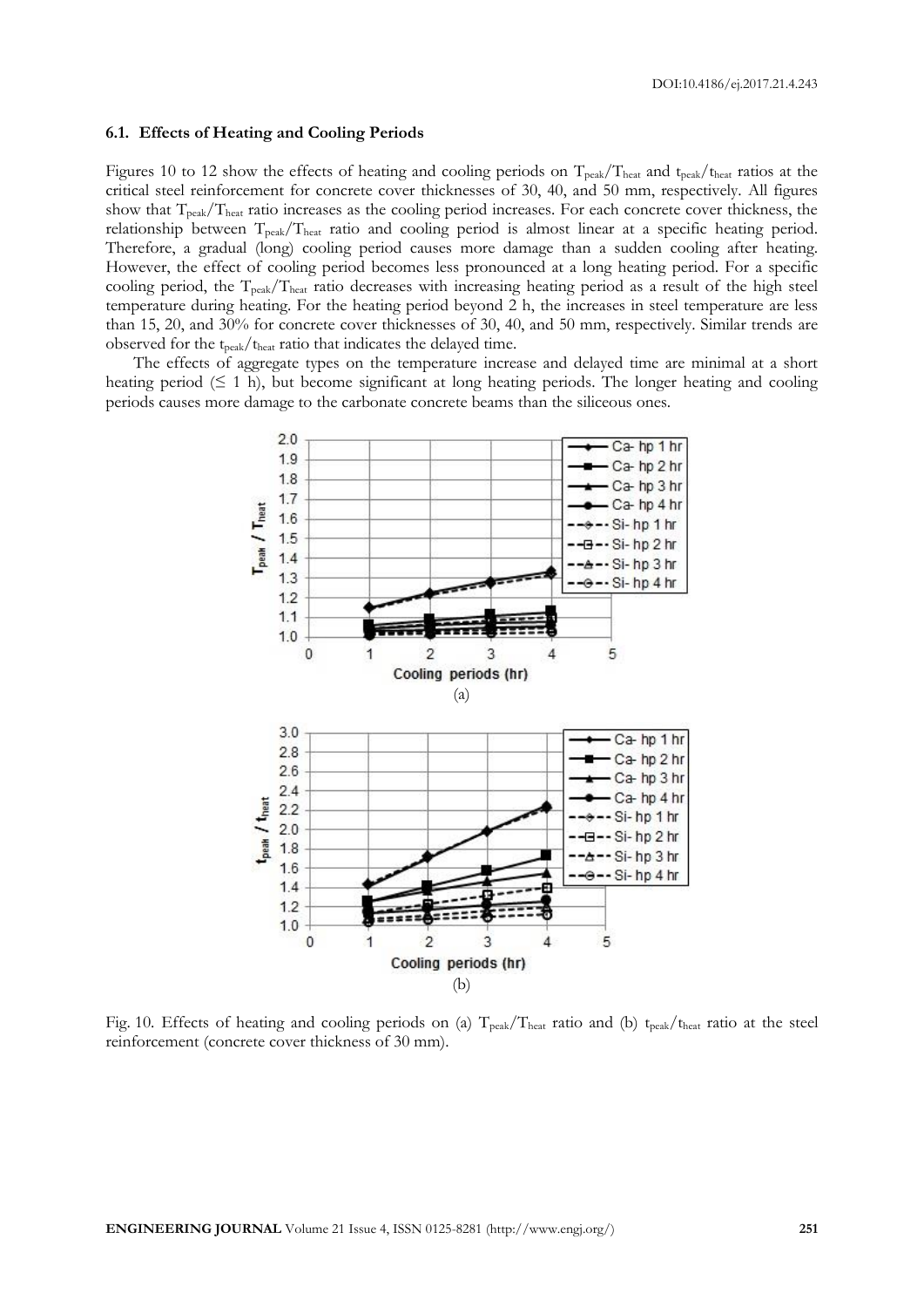

Fig. 11. Effects of heating and cooling periods on (a)  $T_{peak}/T_{heat}$  ratio and (b) t<sub>peak</sub>/t<sub>heat</sub> ratio at the steel reinforcement (concrete cover thickness of 40 mm).

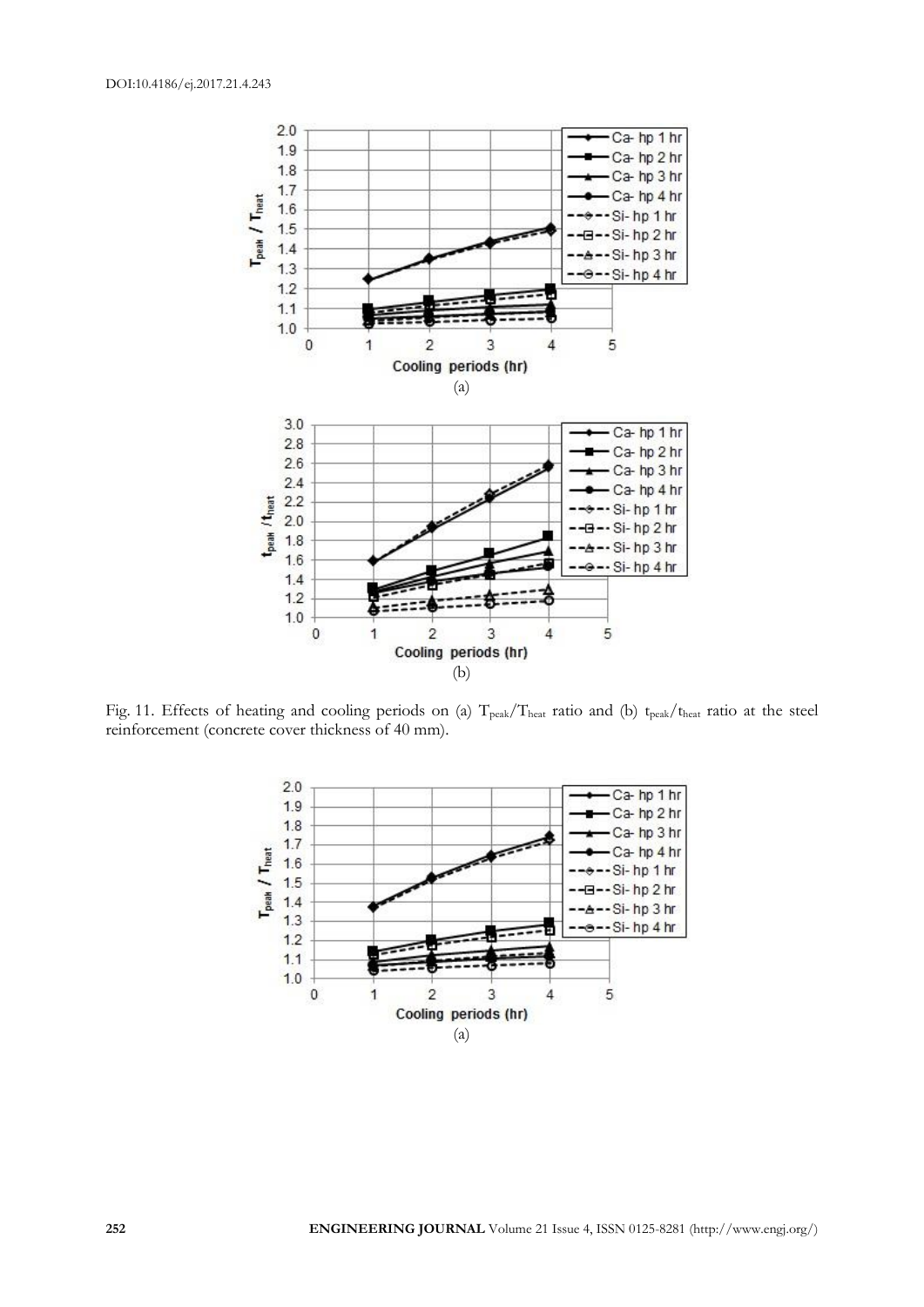

Fig. 12. Effects of heating and cooling periods on (a)  $T_{peak}/T_{heat}$  ratio and (b) t<sub>peak</sub>/t<sub>heat</sub> ratio at the steel reinforcement (concrete cover thickness of 50 mm).

#### **6.2. Effects of Concrete Cover Thickness**

Figures 13 to 16 show the effects of concrete cover thickness, i.e., location of the critical steel reinforcement, on the T<sub>peak</sub>/T<sub>heat</sub> and t<sub>peak</sub>/t<sub>heat</sub> ratios for 1-h, 2-h, 3-h, and 4-h heating periods, respectively. It can be seen that both  $T_{peak}/T_{heat}$  and  $t_{peak}/t_{heat}$  ratios increase as the critical steel reinforcement locates more inside the section. As a longer cooling period allows more increase in steel temperature and delayed time, the most detrimental effect occurs in case of the longest (4 h) cooling and shortest (1 h) heating periods. For both carbonate and siliceous concrete beams, the increases in steel temperature after heating are found to be approximately 35, 50, and 75% for concrete cover thicknesses of 30, 40, and 50 mm, respectively. The effects of concrete cover thickness on both increases in steel temperature after heating and delayed time become less pronounced as heating period increases.

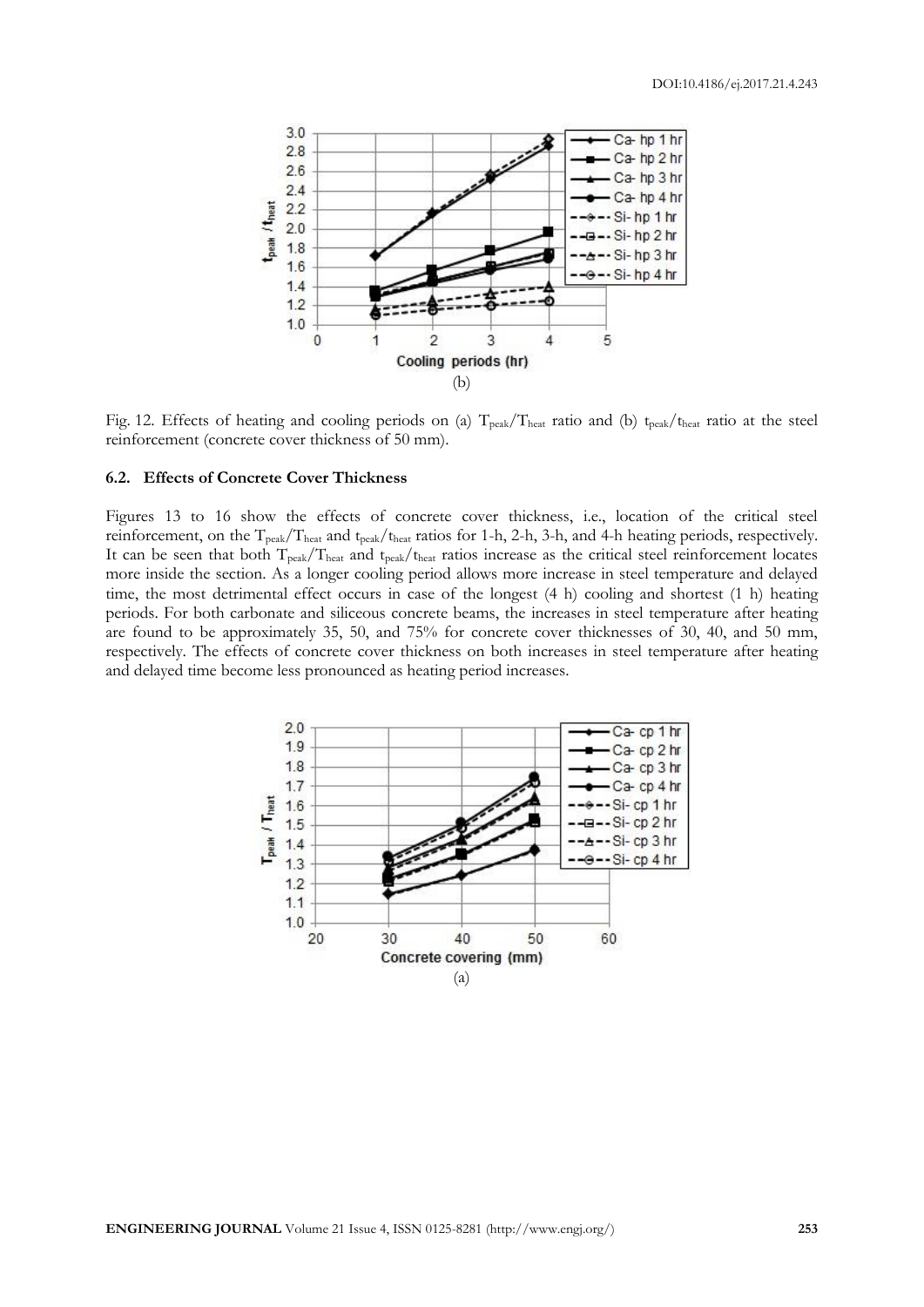

Fig. 13. Effects of concrete cover thickness on (a) T<sub>peak</sub>/T<sub>heat</sub> ratio and (b) t<sub>peak</sub>/t<sub>heat</sub> ratio at the steel reinforcement (1-h heating).



Fig. 14. Effects of concrete cover thickness on (a)  $T_{peak}/T_{heat}$  ratio and (b)  $t_{peak}/t_{heat}$  ratio at the steel reinforcement (2-h heating).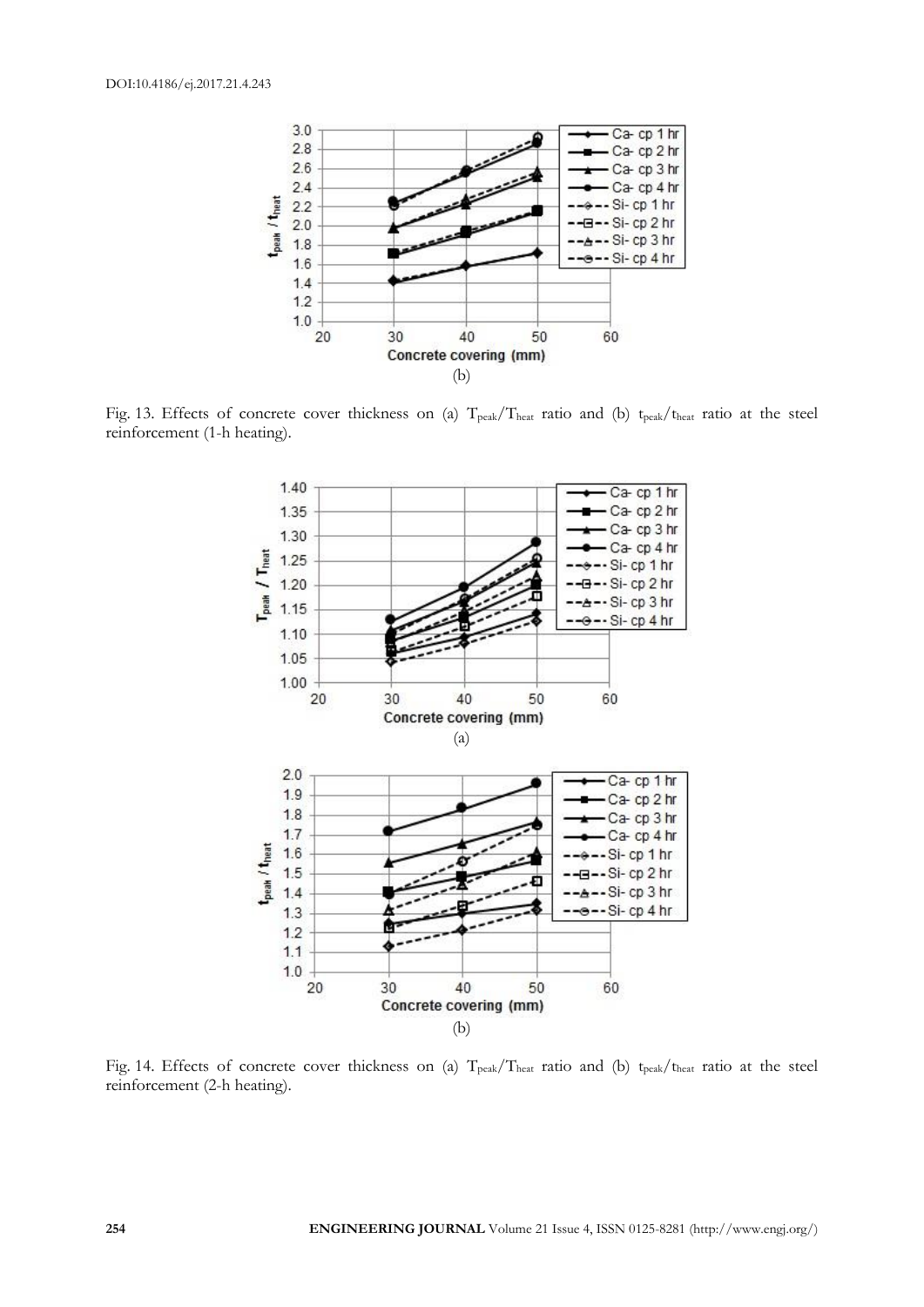

Fig. 15. Effects of concrete cover thickness on (a) T<sub>peak</sub>/T<sub>heat</sub> ratio and (b) t<sub>peak</sub>/t<sub>heat</sub> ratio at the steel reinforcement (3-h heating).

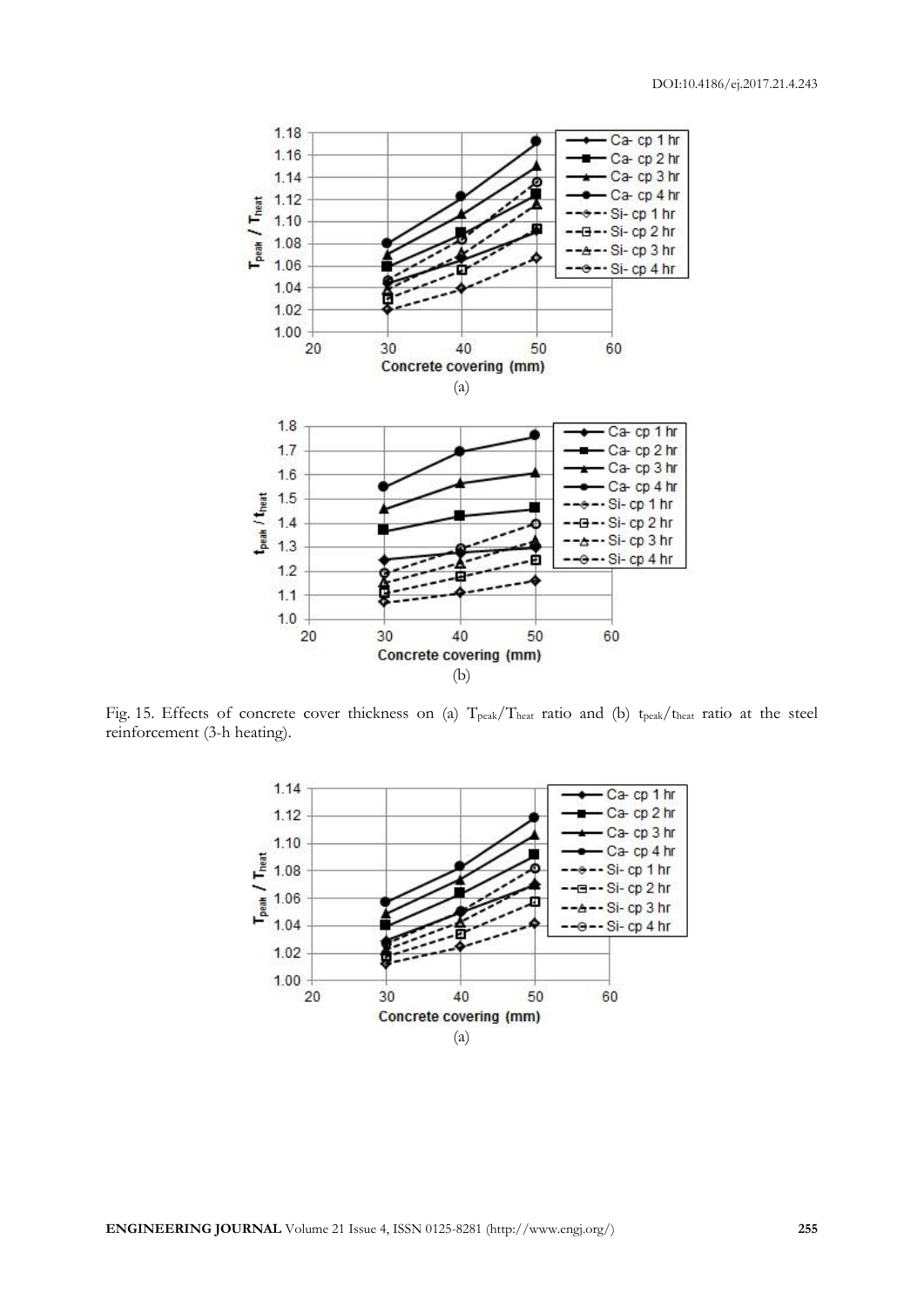

Fig. 16. Effects of concrete cover thickness on (a)  $T_{peak}/T_{heat}$  ratio and (b) t<sub>peak</sub>/t<sub>heat</sub> ratio at the steel reinforcement (4-h heating).

#### **7. Conclusions**

In this paper, a simplified 2D nonlinear transient thermal analysis of fire-exposed reinforced concrete beams based on the finite element method is described. The proposed analysis was used to investigate the effects of thermal loadings, concrete properties, and concrete cover thickness on the peak temperature distribution in the RC beam section with the emphasis on the temperature at the critical steel reinforcement in tension. From the numerical results, the main conclusions can be drawn as follows,

When the rectangular RC beams are subjected to a three-sided fire exposure, the steel reinforcement located at the bottom corner is the most critical. The temperature inside the beam section continues to increase after heating, i.e., the peak temperatures are attained during the cooling period. The increases in steel temperature and delayed time are influenced by heating period, cooling period, location of steel reinforcement, and aggregate type.

The increases in steel temperature and delayed time become more significant when the beam is subjected to a short heating and long cooling periods.

A gradual cooling associated with a long cooling period causes more increase in steel temperature than a sudden cooling after heating. The most detrimental effect occurs in the case of longest (4-hr) cooling and shortest (1-hr) heating where the increases in steel temperature after heating in both carbonate and siliceous concrete beams are approximately 35, 50, and 75 percent for concrete cover thicknesses of 30, 40, and 50 mm, respectively.

The effect of cooling period on the increase in steel temperature becomes less pronounced as the heating period increases, which implies a high steel temperature caused by a long heating. For the heating period beyond 2 h, the increases in steel temperature are less than 15, 20, and 30% for concrete cover thicknesses of 30, 40, and 50 mm, respectively.

The effect of aggregate type (carbonate or siliceous) on the increase in steel temperature is minimal at a short heating period ( $\leq 1$  h), but becomes significant at long heating periods. The carbonate concrete beams are more vulnerable to fire damage than siliceous ones when subjected to long heating and cooling periods.

Both rises in steel temperature and delayed time are higher as the steel reinforcement locates more inside the section, i.e., thicker concrete covering. A longer cooling period allows more increase in steel temperature.

#### **Acknowledgements**

This research is supported by the 90th Anniversary of Chulalongkorn University Fund (Rachadapiseksompote Endowment Fund). The authors also acknowledge the Ratchadapiseksomphot Endowment under Outstanding Research Performance Program (Grant no. GF\_58\_07\_21\_01).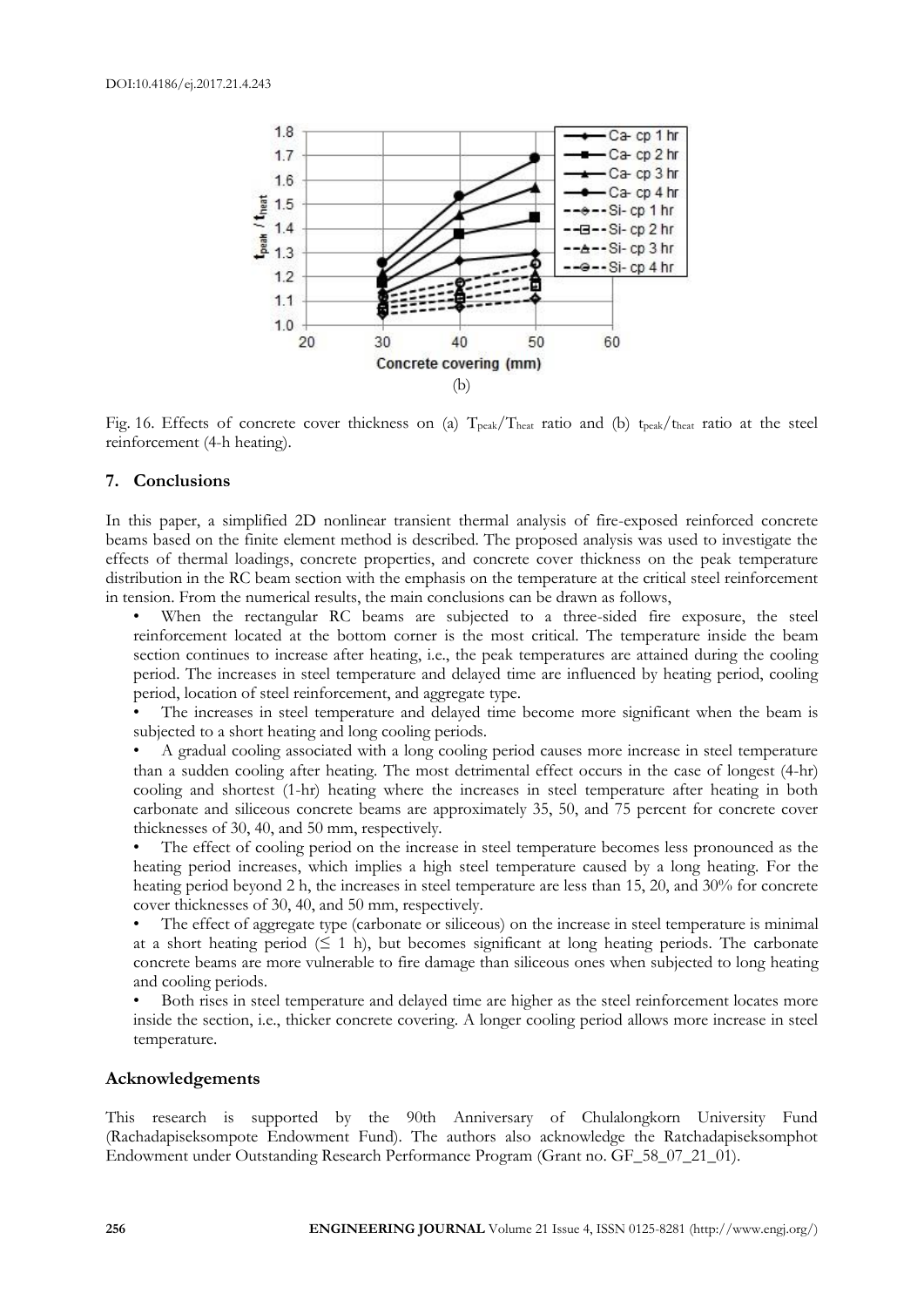#### **References**

- [1] V. K. R. Kodur, M. B. Dwaikat, and R. S. Fike, "An approach for evaluating the residual strength of fire exposed to RC beams," *Mag. Concrete Res*., vol. 62, no. 7, pp. 479-488, 2010.
- [2] M. Abramowicz and R. Kowalski, "Residual mechanical material properties for reassessment of reinforced concrete structures after fire," *The 9th International Conference: Modern Building Materials, Structures and Techniques*, Lithuania, May, 2007. Available: http://leidykla.vgtu.lt/conferences/MBM\_2007/6pdf/Abramowicz.pdf [Accessed: 19 August 2016]
- [3] M. B. Dwaikat and V. K. R. Kodur, "Response of restrained concrete beams under design fire exposure," *J. Struct. Eng.*, vol. 135, no. 11, pp. 1408-1417, 2009.
- [4] Y. Xu, B. Wu, M. Jiang, and X. Huang, "Experimental study on residual flexural behavior of reinforced concrete beams after fire exposure to fire," *Adv. Mater. Res.*, vol. 457-458, pp. 183-187, 2012.
- [5] U. Wickström, "A very simple method for estimating temperatures in fire exposed concrete structure," in *New Technology to Reduce Fire Losses and Costs*, S. J. Grayson and D. A. Smith, Eds. London, UK: Elsevier Applied Science, 1986, pp. 186-194.
- [6] Y. Zandi, O. Burnaz, and A. Durmus, "Determining the temperature distributions of fire exposed reinforced concrete cross sections with different methods," *Res. J. Env. Earth Sci.*, vol. 4, no. 8, pp. 782-788, 2012.
- [7] D. D. Capua and A. R. Mari, "Nonlinear analysis of reinforced concrete cross-sections exposed to fire," *Fire Safety J.*, vol. 42, pp. 139-149, 2007.
- [8] V. K. R. Kodur and M. Dwaikat, "A numerical model for predicting the fire resistance of reinforced concrete beams," *Cement Concrete Comp*., vol. 30, pp. 431-443, 2008.
- [9] V. K. R. Kodur, B. L. Yu, and M. M. S. Dwaikat, "A simplified approach for predict temperature in reinforced concrete members exposed to standard fire," *Fire Safety J.*, vol. 56, pp. 39-51, 2013.
- [10] W. Y. Gao, J. G. Dai, and J. G. Teng, "Simple method for predicting temperatures in reinforced concrete beams exposed to a standard fire," *Adv. Struct. Eng.*, vol. 17, no. 4, pp. 573-589, 2014.
- [11] J. H. Hsu and C. S. Lin, "Effect of fire on the residual mechanical properties and structural performance of reinforced concrete beams," *J. Fire Prot. Eng.*, vol. 18, pp. 245-274, 2008.
- [12] E. U. Chowdhury, L. A. Bisby, M. F. Green, and V. K. R. Kodur, "Residual behavior of fire-exposed reinforced concrete beams prestrengthened in flexure with fiber-reinforced polymer sheets," *J. Compos. Constr*., vol. 12, no. 1, 61-68, 2008.
- [13] H. Lakhani, T. Singh, A. Sharma, G. R. Reddy, and R. K. Singh, "Prediction of post fire load deflection response of RC flexural members using simplistic numerical approach," *Struct. Eng. Mech*., vol. 50, no. 6, pp. 755-772, 2014.
- [14] J. Ožbolt, J. Bošnjak, G. Periškića, and A. Sharma, "3D numerical analysis of reinforced concrete beams exposed to elevated temperature," *Eng. Struct.*, vol. 58, pp. 166-174, 2014.
- [15] ANSYS, *ANSYS User's Manual*, ANSYS, Inc., Canonsburg, Pennsylvania, 2014.
- [16] ASCE, "Structural fire protection: manual of practice no. 78," Committee on Fire Protection, Structural Division, American Society of Civil Engineers, New York, 1992.
- [17] V. K. R. Kodur, M. M. S. Dwaikat, and M. B. Dwaikat, "High-temperature of concrete for fire resistance modeling of structures," *ACI Mater. J*., vol. 105, no. 5, pp. 517-527, 2008.
- [18] M. I. Khan, "Factors affecting the thermal properties of concrete and applicability of its prediction models," *Build. Environ*., vol. 37, pp. 607-6 14, 2002.
- [19] A. L. Marshall, "The thermal properties of concrete," *Build. Sci.,* vol. 7, pp. 167-174, 1972.
- [20] A. H. Buchanan, *Fire Engineering Design Guide*. New Zealand: Centre for Advanced Engineering, University of Canterbury, 2001.
- [21] V. K. R. Kodur, "Properties of concrete at elevated temperatures," *ISRN Civil Engineering,* vol. 2014, Article ID 468510, 2014. [Online]. Available: http://dx.doi.org/10.1155/2014/468510 [Accessed: 19 August 2016]
- [22] ASTM E119-08, *Standard Test Methods for Fire Test of Building Construction and Materials*, American Society for Testing and Material, West Conshohocken, Pennsylvania, 2008.
- [23] F. Kreith, R. M. Manglik, and M. S. Bohn, *Principles of Heat Transfer*. Colorado: Cengage Learning, 2011.
- [24] B. Jacob, A. Balaji, and E. John, "Behaviour of concrete structures under fire A comparative study between IS 456: 2000 and finite element software ANSYS," *AJER*, vol. 3, pp. 62-66, 2013.